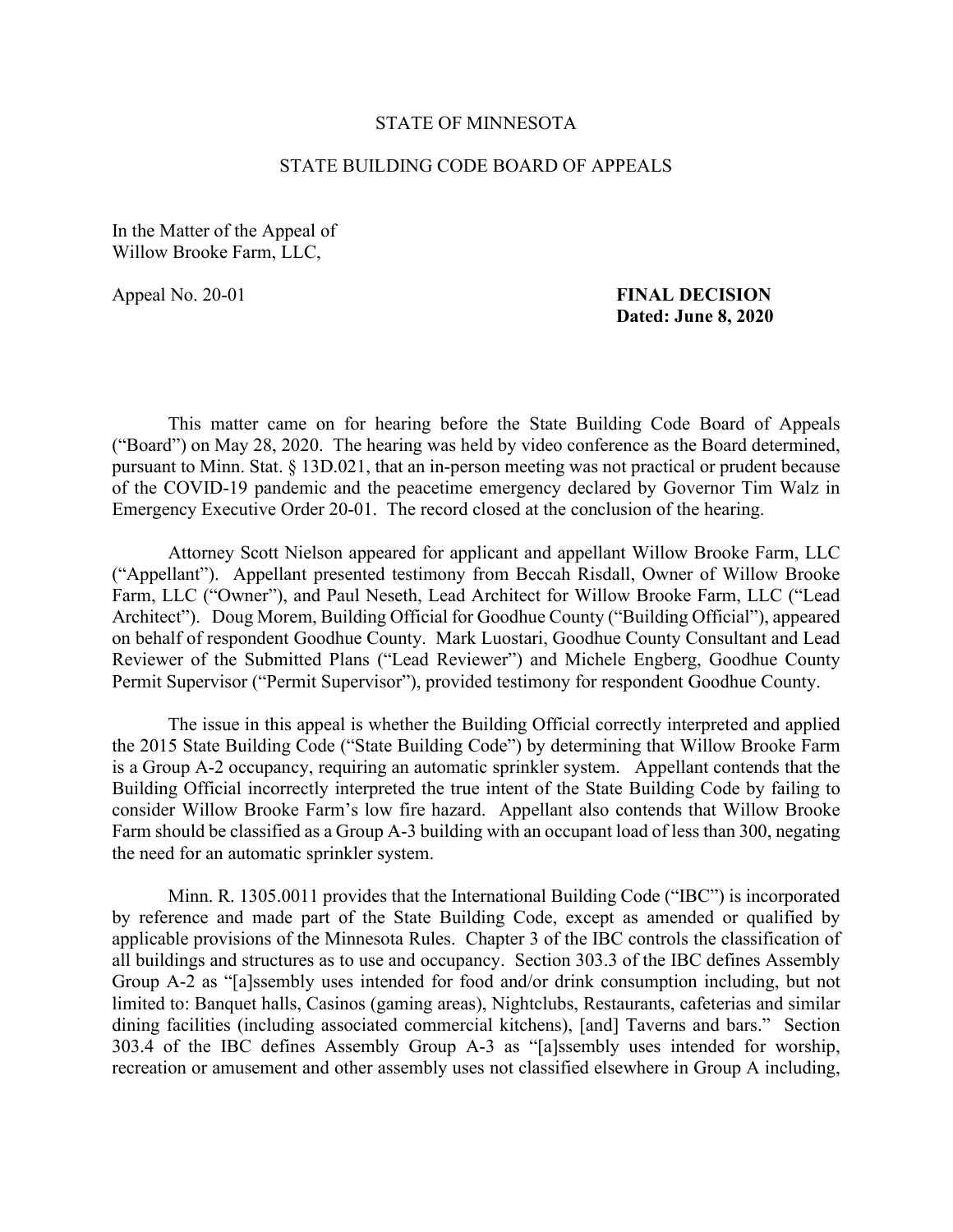but not limited to: . . . Community halls . . . Exhibition halls . . . Lecture halls . . . [and] *Places of religious worship*."

Section 903 of the IBC addresses the requirements for automatic sprinkler systems. Pursuant to Section 903.2.1.2 of the IBC, an automatic sprinkler system is required for Group A-2 occupancies where: (1) the fire area exceeds 5,000 square feet; (2) the fire area has an occupant load of 100 or more; or (3) the fire area is located on a floor other than a level of exit discharge serving such occupancies. Pursuant to Section 903.2.1.3, an automatic sprinkler system is provided for Group A-3 occupancies where (1) the fire area exceeds 12,000 square feet; (2) the fire area has an occupant load of 300 or more; or (3) the fire area is located on a floor other than a level of exit discharge serving such occupancies.

Appellant and the Building Official agree that the new Willow Brooke Farm structure is a 4,884 square-foot one-story building. Appellant provided testimony that Willow Brooke Farm is safe without an automatic sprinkler system due to the in-floor concrete heating system, the large glass doors which allow for quick and efficient exit, and the fact that all cooking would be done off-site by licensed caterers. The Owner testified that the intended use of Willow Brooke Farm is more diverse than the wedding venue use stated on the Goodhue County Application for Building Permit, and that the building would additionally be utilized for community retreats, education on sustainability and nature, wine tasting, farm-to-table dinners, and religious worship. The Lead Architect testified that the initial designation of the building as a Group A-2 banquet hall was a mistake and not the intention for the design of the building. Appellant emphasized the importance of assessing each building individually and testified that the intensity and frequency of the use of the space for serving food is an important factor to consider in a building's use and occupancy classification.

The Building Official testified that Goodhue County had ongoing communication with the Lead Architect during the review process and determined that a Group A-2 classification was necessary for the building based on Willow Brooke Farm's intended use. The Lead Reviewer testified that the occupant load was 302 and that the building would require an automatic sprinkler system even if the building was classified as a Group A-3 occupancy. Nonetheless, Goodhue County testified that Section 303.3 of the IBC addresses food consumption rather than food preparation, making Group A-2 the more appropriate classification.

Goodhue County testified that the new building was not analyzed as a multi-use or mixed A-2 and A-3 occupancy due to the fact that the plan was originally submitted as a Group A-2 occupancy.<sup>[1](#page-1-0)</sup> The Board discussed that it appears that the space has multiple uses and occupancies and that, pursuant to Section 302.1 of the IBC, "a room or space that is intended to be occupied at different times for different purposes shall comply with all of the requirements that are applicable to each of the purposes for which the room or space will be occupied." The Board discussed that it is reasonable to assume that the occupancy load could exceed 300 based on an estimated 7 square

<span id="page-1-0"></span><sup>&</sup>lt;sup>1</sup> Appellant's Application for Building Permit states the Occupancy Class as "Mixed A-2 and U". Although the Group U classification was not addressed at the hearing, it appears from the documents submitted that the Group U classification was based on Appellant's plan to remodel the existing barn on the property.